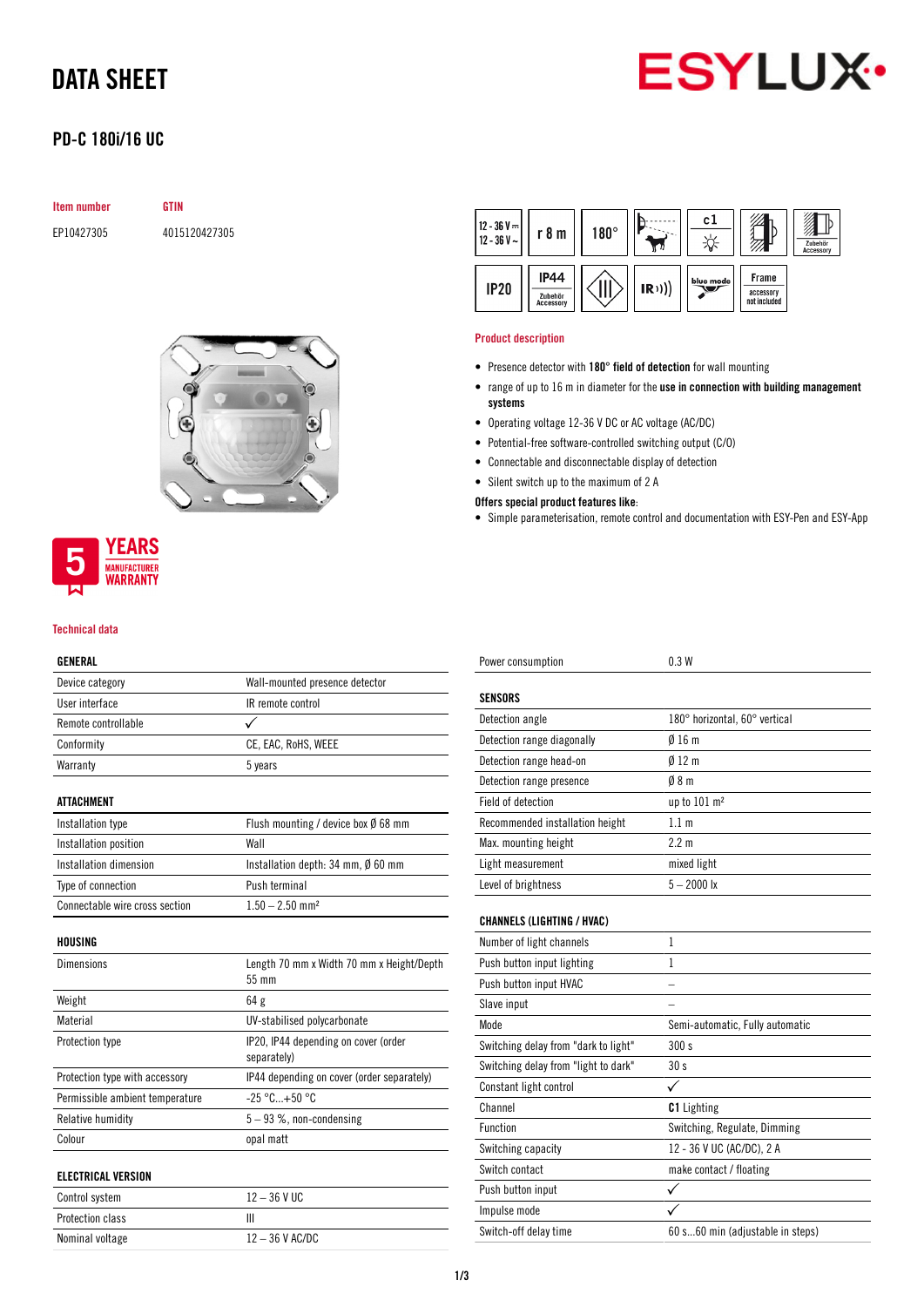# DATA SHEET



### PD-C 180i/16 UC

## Item number GTIN

EP10427305 4015120427305

### Factory settings

| GENERAL                    |                    | Operating mode                          | fully automatic |
|----------------------------|--------------------|-----------------------------------------|-----------------|
| Sensitivity                | 100 %              | Level of brightness/switching threshold | 2000 lx         |
|                            |                    | Impulse mode ON                         |                 |
| CHANNELS (LIGHTING / HVAC) |                    |                                         |                 |
| Channel                    | <b>C1</b> Lighting |                                         |                 |

### Accessories

| Item number | <b>Product description</b>                                                                                                                | <b>GTIN</b>   |
|-------------|-------------------------------------------------------------------------------------------------------------------------------------------|---------------|
|             |                                                                                                                                           |               |
| EM10055102  | Cover for wall detectors from the STANDARD series, IP20, white, similar to RAL 9010                                                       | 4015120055102 |
| EM10055119  | Cover for wall detectors from the STANDARD series, IP20, white, similar to RAL 9016                                                       | 4015120055119 |
| EM10055126  | Cover for wall detectors from the STANDARD series, IP20, white, similar to RAL 1013                                                       | 4015120055126 |
| EM10055133  | Cover for wall detectors from the STANDARD series, IP20, anthracite, similar to RAL 7021                                                  | 4015120055133 |
| EM10055140  | Cover for wall detectors from the STANDARD series, IP20, silver                                                                           | 4015120055140 |
| EM10055270  | Cover for wall detector fits with Elko RS/PLUS, IP20, white                                                                               | 4015120055270 |
| EM10055287  | Cover for wall detector fits with Schneider Electric Trend, IP20, white                                                                   | 4015120055287 |
| EM10055294  | Cover for wall detector fits with Schneider Electric Exxact, IP20, white                                                                  | 4015120055294 |
| EM10055157  | Cover for wall detectors from the STANDARD series, IP44, white                                                                            | 4015120055157 |
| EP10427107  | Cover for wall detector fits with Berker S.1, IP20, polar white                                                                           | 4015120427107 |
| EP10427114  | Cover for wall detector fits with Berker S.1, IP20, white                                                                                 | 4015120427114 |
| EP10427145  | Cover for wall detector fits with Busch-Jäger Reflex, IP20, white                                                                         | 4015120427145 |
| EP10427152  | Cover for wall detector fits with Busch-Jäger Reflex, IP20, cream white                                                                   | 4015120427152 |
| EP10427169  | Cover for wall detector fits with Gira Standard 55, IP20, white                                                                           | 4015120427169 |
| EP10427176  | Cover for wall detector fits with Gira Standard 55, IP20, cream white                                                                     | 4015120427176 |
|             |                                                                                                                                           |               |
| EM10055164  | Surface-mounted box for wall detectors from the STANDARD series, IP44, white                                                              | 4015120055164 |
|             |                                                                                                                                           |               |
| EP10425356  | ESY-Pen and ESY-App, two tools for every task: (1) Parameterisation, (2) remote control, (3) light<br>measurement, (4) project management | 4015120425356 |
| EM10425509  | IR remote control for presence detectors and motion detectors                                                                             | 4015120425509 |
| EP10433993  | Remote control for quick and precise setting of various parameters                                                                        | 4015120433993 |
|             |                                                                                                                                           |               |